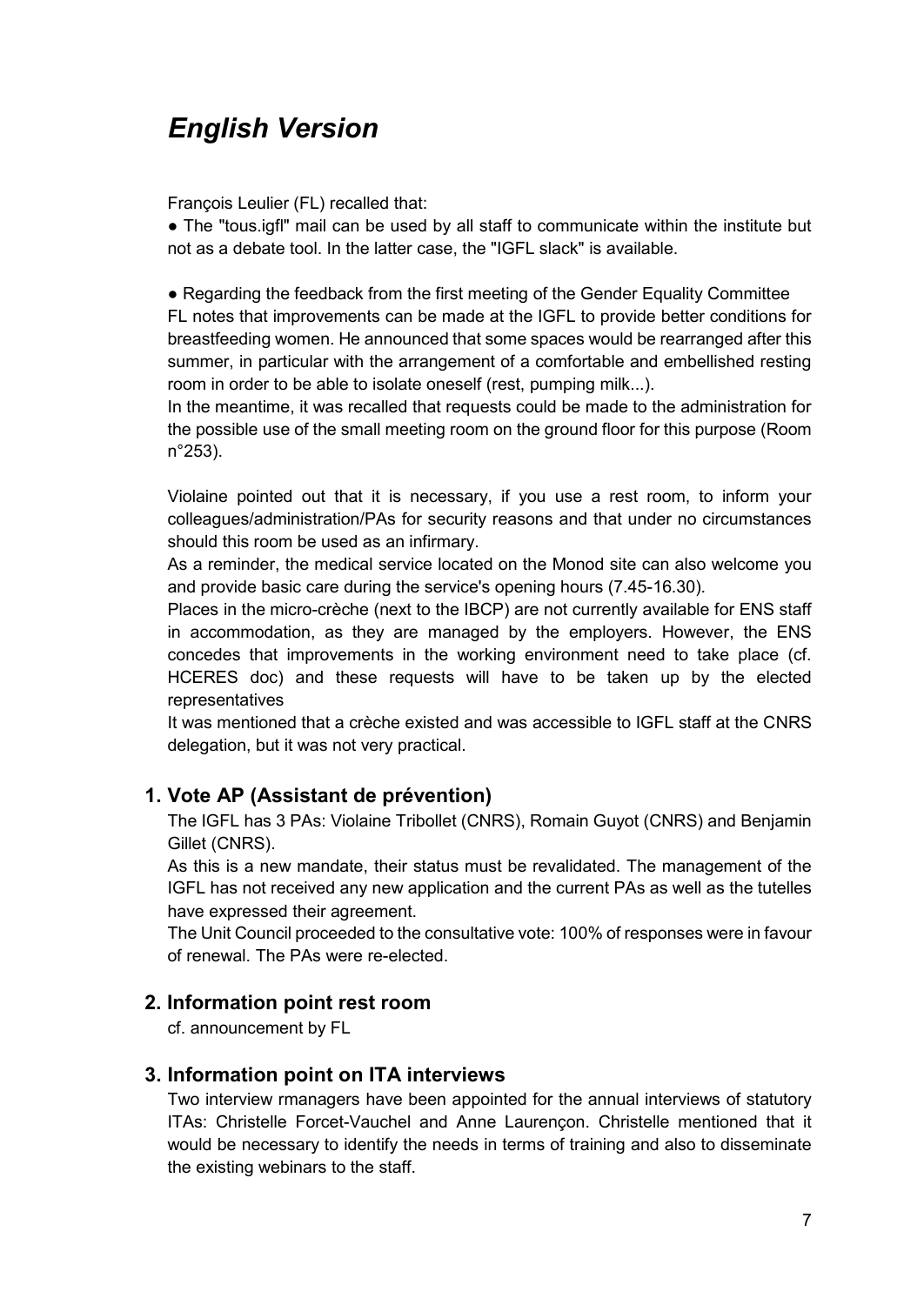FL insisted on the importance of writing the career file, which should be prepared now:

- corrections are made by the n+1
- the project officers are involved in proofreading and making any corrections
- IGFL direction is in charge to finalise the files.

## **4. Discussion and action plan on setting up IGFL committees**

FL recalled that several committees or WGs have already emerged:

- Living together at the IGFL
- Magasin
- Career Mentoring
- Equipment
- Sustainable Development

**a) Equipment Working Group** (Jean-Louis Thoumas, Mathilde Combe, Fabienne Rogowsky)

- JLT explained the aim and the main lines of this WG:
- Feedback on equipment needs
- Redefinition of the missions of the equipment managers
- Coordination with equipment managers
- Purchase of new equipment
- Definition / anticipation of equipment obsolescence
- Monitoring of maintenance and contracts
- Facilitating the sustainability of information
- Development/use of computer software to centralise information
- Include the dates of validity of prevention plans

- Include regulatory technical checks (VTR) of equipment (fume cupboards, centrifuges, ....)

- Possibility of grouping with the LBMC
- Start with the common equipment and then integrate the teams' equipment
- One representative / team
- Other people outside the CU
- Contact with Séverine Vincent who is updating the list of responsibilities

FL mentioned that this WG has the task of establishing a history of equipment as well as proposing new purchases:

- For large cross-cutting equipment: substantial funding can be provided by the IGFL. After consultation with the Council of Team Leaders and the CU, the decision rests with the management.

- For bench equipment, centralisation and anticipation of needs as well as in case of purchasing small equipment.

**b) Sustainable Development and Ecological Transition WG** (Mathilde Combe, Mathilde Paris, Camille Guillermin, Juliette Mendès and Christelle Forcet-Vauchel) Mathilde Paris presented the main points:

Two main axes:

- Information/awareness: on the effects of digital technology, on the impact of our research activities on the environment and on how to envisage an ecological transition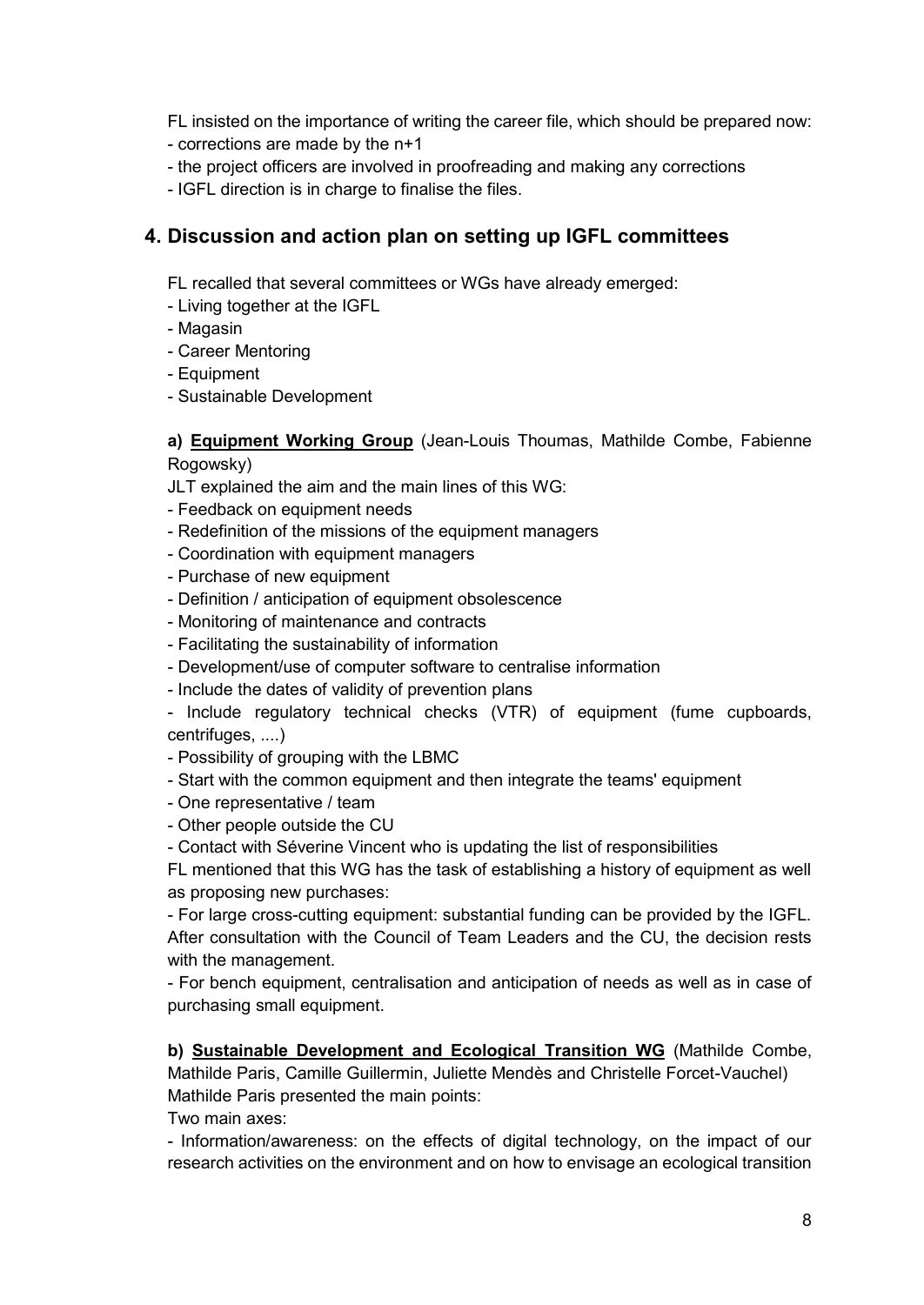for example. This could be presented in the form of seminars and/or testimonies and/or discussions.

- To propose and implement concrete actions: actions for example concerning waste management (e.g. plastics) and digital resource management. To be implemented in consultation with the Direction du Patrimoine et des Moyens Généraux (DPMG) of the ENS for the sorting of waste in order to access the specifications (in particular an ongoing request with the sorting of domestic glasses).

#### Mathilde P. called for volunteers.

It was recalled that this is also an area that the ENS would like to develop, so there is a possibility of working together with other laboratories.

**c) WG Vivre Ensemble à l'IGFL** (Sonia Célard, Cherif Kabir and Benjamin Gillet)

Discussion on "punishment versus reward", a wide-ranging debate which requires a strong mobilisation of IGFL staff in order to bring out new ideas, methods and resources.

Everyone is legitimate within the institute to disseminate and remind, when necessary, the rules of good manners.

#### **d) WG Store** (Violaine Tribollet)

The objective is to increase exchanges between shop users and the "store structure" (Benjamin and Michel).

The objective is to increase exchanges between shop users and the "shop structure" (Benjamin and Michel).

It is proposed to identify a shop correspondent per team or platform to discuss the needs of the services (new references, product quality, etc. .... )

**e) Career/Mentoring WG** (Karine Gauthier, Alain Garcès, Frédéric Marmigère and Filipe De Vadder)

No very detailed functional structure yet, but already in place for future Masters. It is proposed to include "Training".

Camille informed the CU that the Doc/PostDoc college is proposing seminars (internal/external guests) on the theme of career development which could also fit in well with this WG.

Benjamin also reminded the meeting that there was already a list of people who could support ITAs for competitions and/or preparation of dossiers and that it would be useful to facilitate access to it.

**f) Proposal from the "Training" WG** (Séverine Vincent (training correspondent), Sandrine Hughes)

General idea: to set up training courses that could be of interest to several people within the institute, with several levels (intra-IGFL but inter-team, for example, by the supervisory bodies or by local IGFL staff).

Objectives:

- Identify, centralise and propose training courses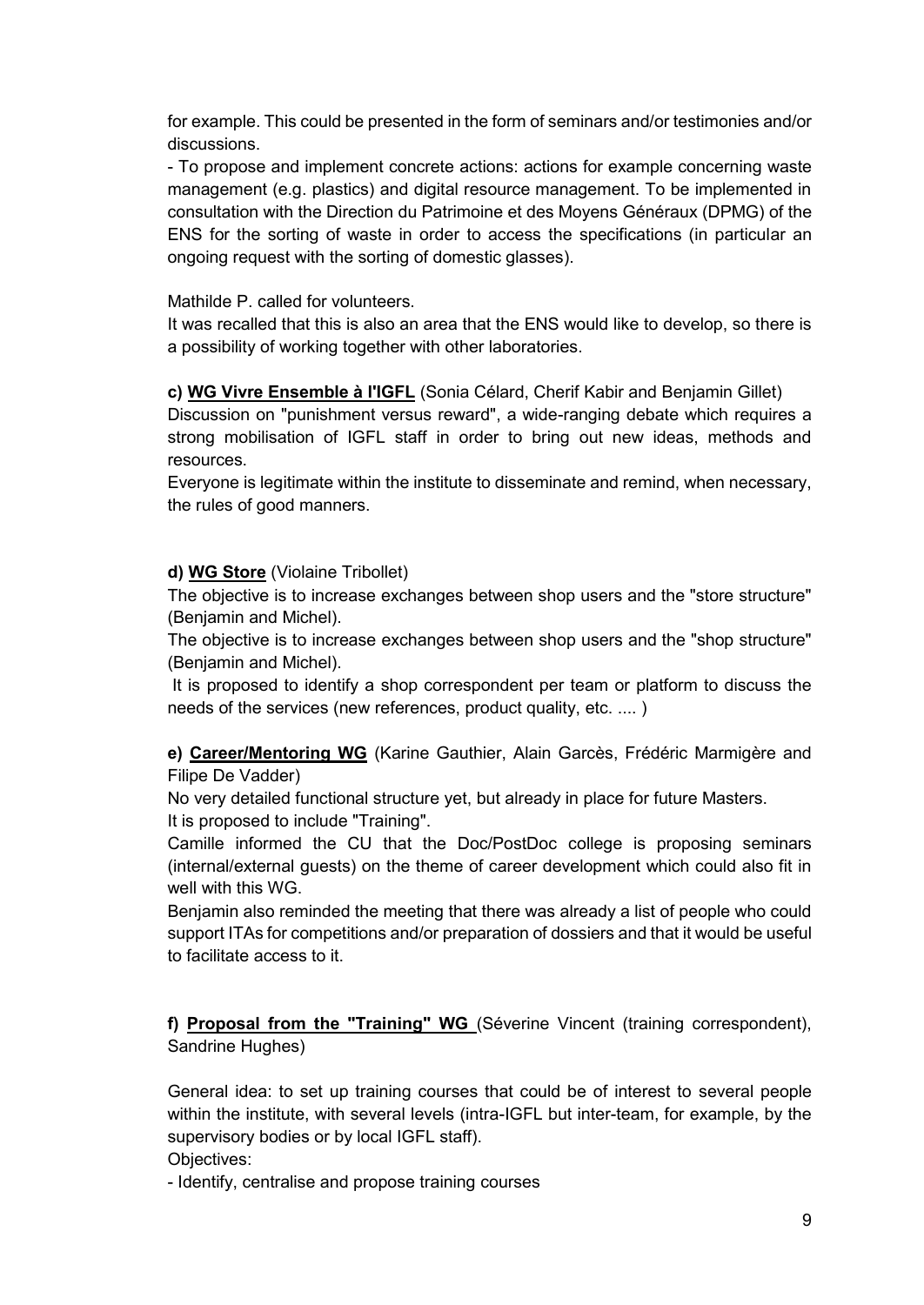- To reflect on new approaches
- Anticipate joint and intra-team training

- Opening up within the UMR / interaction with the CAN, LBMC, etc...

A first meeting will be organised in mid-May to discuss this with anyone interested. FL agreed on the principle.

#### **g) Proposal for an "International Welcome" WG**

To be coordinated with Abdou, International-Europe Innovation correspondent within the institute, and in charge of developing the international collaboration network. The ENS has identified shortcomings concerning the reception of international students, so the discussion is open. It should be noted that the Ulys space (https://espace-ulys.universite-lyon.fr/) will soon close due to the end of the Idex.

Fabienne is part of an administrative group running a workshop on the reception of internationals in Lyon and offered to take part in this WG.

**h) Proposal for an "Olympiad" WG** (Renata Matos, Alain Garcès, Cathy Ramos)

Missions: to bring together for one day post-doctoral researchers in a spirit of healthy competition from the ENS site (initially) in order to boost the scientific life of the site while awarding a prize to the "best" post-doc, enabling him/her to finance a specific part of his/her work.

Actions: setting up of the administrative logistics and search for funding, organisation and participation in the said day, selection of postdocs, creation of the jury (?) ...

#### **The procedure for these WGs is as follows**

1) Mobilisation: call on all IGFL staff to join and support these WGs. Make yourself known to the members already involved.

- 2) Drafting of a detailed written plan
- 3) Discussion in the Unit Council
- 4) Validation by the CdU
- 5) Communication point
- 6) Implementation

## **5. Communication point (Christelle)**

Christelle is the institute's communication correspondent and is in contact with the communication managers of each of the supervisory bodies.

What can be promoted by the supervisory bodies and/or on the IGFL website:

- P: Publications
- E: Events
- P: Scientific prize
- I : Innovation
- T: Laboratory technologies
- E: Teaching
- a) Updating of the website